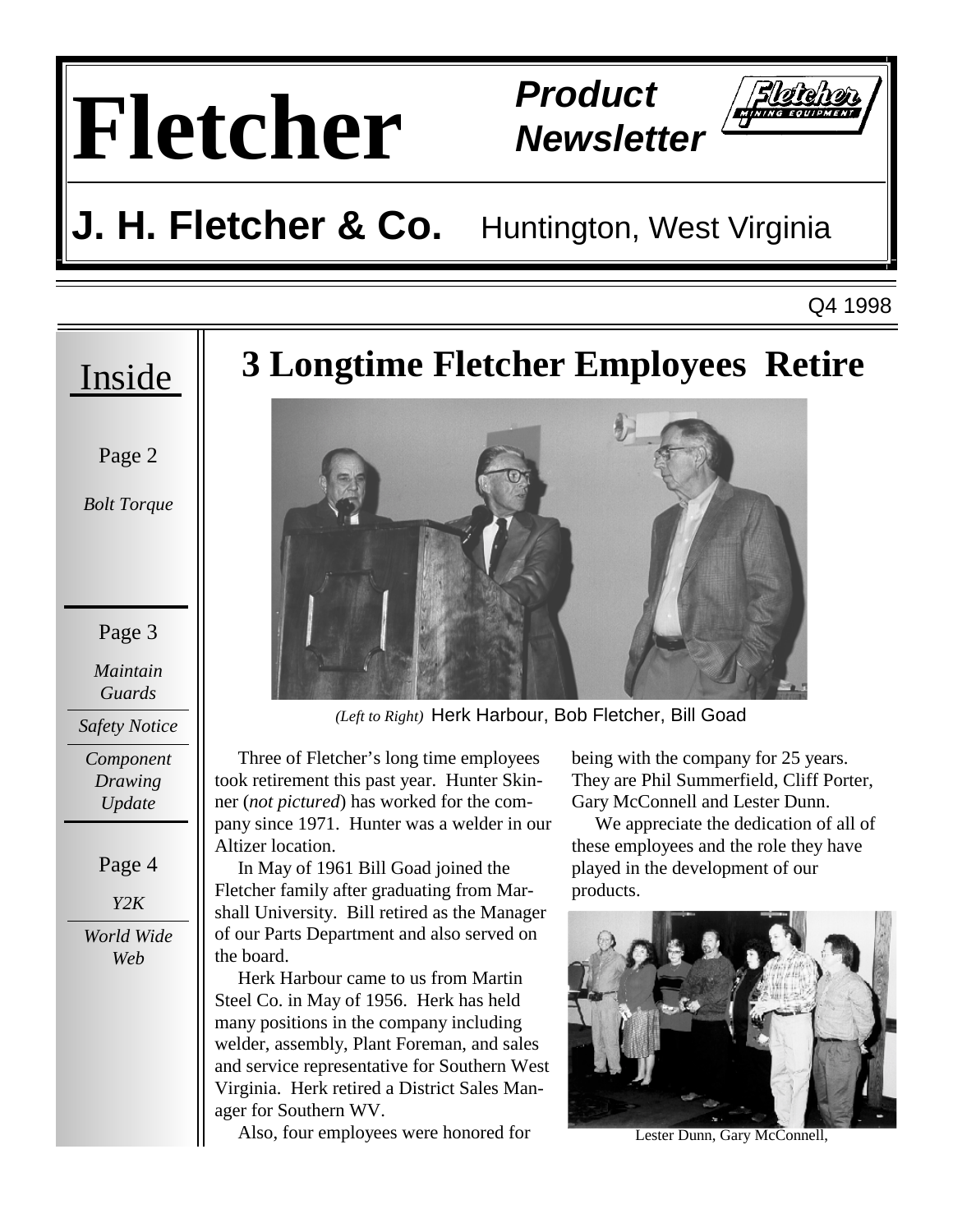Mechanical roof bolts provide roof support in two ways. First, they create a beam which pulls together the different geological strata in the mine roof. Suspension is the second method whereby the lower strata is suspended from a stronger higher strata. The roof control plan establishes the minimum torque for an installed roof bolt measured



in foot-pounds. The roof bolting machine installs the mechanical bolt. In this process, the torque output of the machine must be sufficient to adequately tighten the bolt into the roof. The torque of the installed bolt is the product of force and distance. If the roof bolt is not tightened sufficiently, it can fail and the roof can fall.





The only safe means of measuring the torque of an installed roof bolt is to use a hand-held manual

torque wrench. Fletcher does not endorse or recommend the use of machine mounted torque gauges to estimate the torque of an installed mechanical roof bolt. **Machine mounted torque gauges measure only the torque output of the machine, not the torque of the installed bolt.**

The frequency of checking the torque of

installed roof bolts is described in the roof control plan. If the torque of the installed bolt is insufficient, the torque out of the Fletcher roof bolting machine needs to be adjusted through the Bolt Tightener and Thrust Relief valve package. Checking and setting the torque output of the machine should only be undertaken by trained and authorized



**Relief Valve Package** 

personnel. The Fletcher Service Manual should be consulted. An additional Service Bulletin is also available from Fletcher.

 **Never attempt to measure the torque output of the machine or the torque of an installed roof bolt by inserting a torque wrench or any other device into the drill head and stalling the circuit. If attempted, serious injury or death could occur. Make sure the manual torque wrench is properly calibrated to insure proper readings. In high coal, use an appropriate extension to reach the bolt when checking its torque and never stand on the drill head. Failure to achieve and confirm proper torque of installed roof bolts can cause roof falls, serious injury and death.**

 If you cannot locate the Service Manual and/or Service Bulletin previously provided, contact the Risk Management Department to receive an additional copy of each so that the machine's torque output can be checked and set on a regular basis. Call today, 304-525-7811, Extension 240.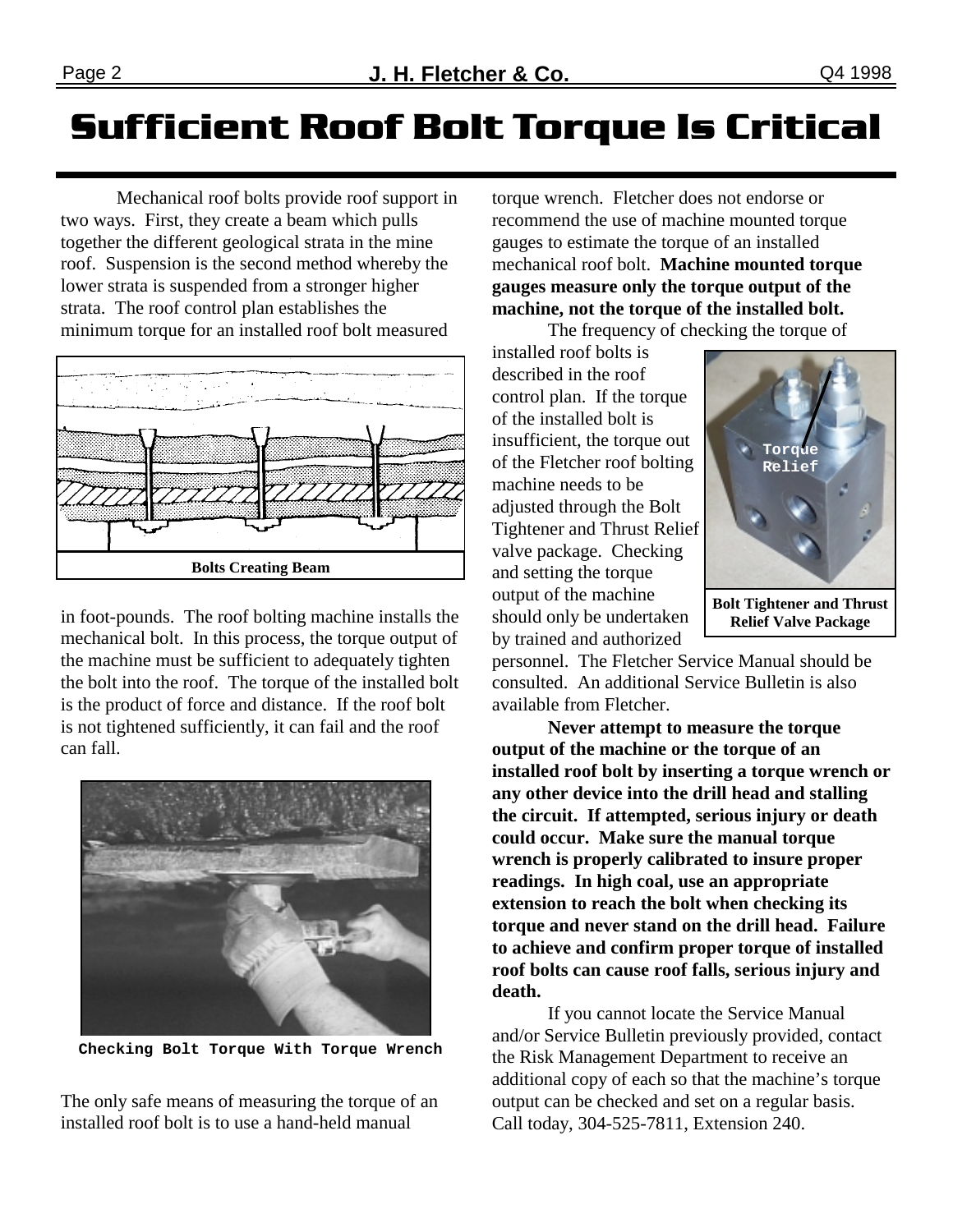### **Maintain the Guards**

 Various machine guards are placed on all Fletcher roof bolters to protect the operator from pinch points, crushing hazards, and inadvertent handle actuation. But these guards are ineffective if they are in poor condition. Inspect the guards every shift to make sure they are secure and not torn or broken. Replace the guards immediately if a problem exists. Guards and warning tags can be ordered from J. H. Fletcher & Co. or an authorized parts distributor.



**ATRS & Positioning Controls Guard** 

# **SAFETY NOTICE**

 J. H. Fletcher & Co. has received a notice that grease used in bearings produced prior to November 15, 1996, and used in our product may have contained reportable levels of 4,4' methylenedianiline, also known as MDA. According to the grease manufacturer Amoco, "Some scientific evidence suggests that MDA may cause adverse effects on the liver. MDA has also been shown to cause cancer in laboratory animals, but the available information is inadequate to determine if this material can cause cancer in humans."

 Current records indicate that the bearing company supplied us with the following spherical roller bearing: J. H. Fletcher & Co. Part Numbers: 40001, 40172, 48863, 145027, and 145230.

 Our records indicate we sold or utilized these bearings prior to November 15, 1996. However, because we have no way of knowing whether any of those bearings still exist, or that they contain MDA above regulated levels, it is virtually impossible to identify which machine or service order may have utilized this product. Therefore, J. H. Fletcher & Co. is notifying all potential users of our products.

 As such, we believe that you should review with employees this notice and any time old machines are rebuilt or old inventory is utilized, precautions outlined in a MSDS provided by the grease manufacturer should be followed.

 For copies of the original information provided by Amoco, please call David P. Cooper at J. H. Fletcher & Co.

#### **Component Drawing Update**

A component drawing has been updated for a RRII (Roof Ranger II) parts book. In the cylinder section of your parts book, check to see if you have drawing No. HC 463. If your parts book has this drawing, call Terry Meredith at J. H. Fletcher & Co., 304-525-7811, ext. 269 for your free copy of the updated drawing.